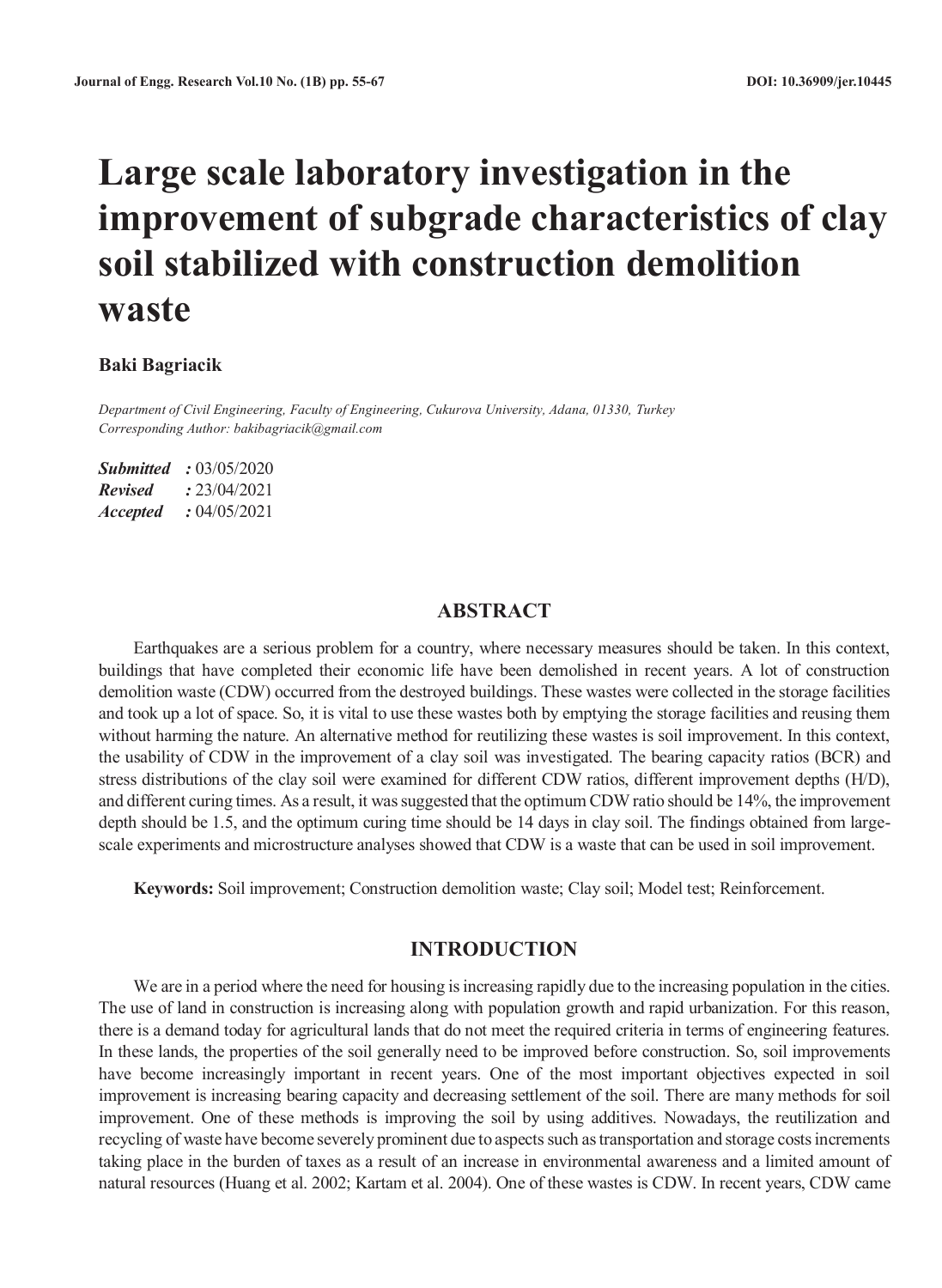into existence as a result of demolition, modification, reparation, strengthening, maintenance, and improvement work for some structures that have completed their economic life such as buildings, schools, hospitals, and industrial facilities. So, there is a high proportion of CDW nowadays (Rao et al. 2007; Nunes et al. 2007; Mulder et al. 2007), and as these ratios vary according to countries and cities, this waste has a large place in solid waste (Huang et al. 2002; Kartam et al. 2004). So, CDW is of great importance in terms of environmental and economical perspectives. CDW can comprise of some materials such as concrete, sand, gravel, bricks, ceramic, natural rock material, rubble, asphalt, wood, various kinds of metal, glass, fluorescent lamps, plastic, pieces of carpets, and isolation (Vieira and Pereira 2015). Among the CDW, concrete waste has the highest percentage in terms of weight (Rao et al. 2007). Many researchers suggested that these wastes should be recycled as recycling materials and proposed some methods. Initial studies on the recycling of construction materials out of CDW have been launched in 1939 (Rao et al. 2007). In some studies, it has been suggested that CDW can be used directly as an erosion preventer (Fonteboa and Abella, 2007), filling material (Oikonomou 2005; Rakshvir and Barai 2006; Nunes et al. 2007; Mulder et al. 2007; Rao et al. 2007; Fonteboa and Abella 2007; Vieira and Pereira 2015), and natural aggregate in concrete production (Huang et al. 2002; Kartam et al. 2004; Oikonomou 2005; Rakshvir and Barai 2006; Rao et al. 2007; Nunes et al. 2007; Mulder et al. 2007; Fonteboa and Abella 2007; Vieira and Pereira 2015). Apart from what has been mentioned, there are studies showing that the recycled aggregate can also be used as sewerage fillings, coating work for roads and parking areas, recycled sand, recycled masonry, roadbed material, drainage material in water tunnels, asphalt aggregates, and filling material at concrete block production (Kartam et al. 2004; Demir 2009; Mulder et al. 2007; Corinaldesi et al. 2002). CBR tests were carried out by O' Mahony and Milligan (1991) in order to determine the usability of shattered concrete and demolition wastes in subbase embankments by means of recycling. It was specified that CBR results of this waste are in close agreement with those of natural limestone aggregates. A large-scale direct shear test was carried out by Sivakumar et al. (2004) in order to perform recycled crushed concrete and recycled crushed bricks. It was pointed out that recycled concrete and brick pieces have significant shear strength values, and they can be used in various geotechnical applications. Laboratory experiments were carried out by Poon et al. (2006) to analyze the convenience of utilizing recycled concrete aggregate and recycled brick instead of natural aggregate in subbase embankments of roads. As a result, CBR values of 100% recycled concrete aggregates were stated to be slightly lower than those of the natural material. In addition, it was expressed that CBR values have further reduced as the ratio of recycled bricks increased. Laboratory experiments were performed by Arulrajah et al. (2011) on recycled bricks, and they analyzed the usability of these materials in subbase embankments of roads. It was determined that the recycled brick has unacceptably low shear strength values at high water contents. For thisreason, it was suggested to use recycled brick with natural aggregates at lowerwater content. Effects of composition and compaction degrees of CDW on the mechanical properties of materials were analyzed by Leite et al. (2011). It was stated that the CBR and elasticity modulus values of CDW are the same as the natural aggregate used on the roads. Therefore, it has been suggested that CDW can be used as a substitute for natural aggregate. In another study, the effects of CDW and cement on the stabilization of sandy soils were investigated by Bagriacik and Mahmutluoglu (2020). Parameters such as optimum ratios of CDW and cement, improvement depths, and time factor were determined. As a result, the optimum mixing ratio, optimum improvement depth, and optimum improvement time were recommended as 10% CDW-6% cement, 0.75D, and 28 days, respectively. It is clear that CDW is in a quality to be recycled from the previous studies. Succeeding in the reutilization of CDW enables a series of advantages such as decreasing the amount of waste produced, preventing the consumption of natural resources, and improving the economy. CDW, which undergoes recycling procedures, reaches an economical significance by means of being reused in the same sector or other sectors. There are some areas of study to eliminate this material when examined in the literature. As a new method, it was used in soil improvement in geotechnical engineering in recent years. Very limited studies were found regarding the use of this material from previous studies. In these studies, the investigated parameters were very shallow. Therefore, in the scope of the study, important parameters for the improvement of clay soils with CDW have been investigated with large scale experimental studies.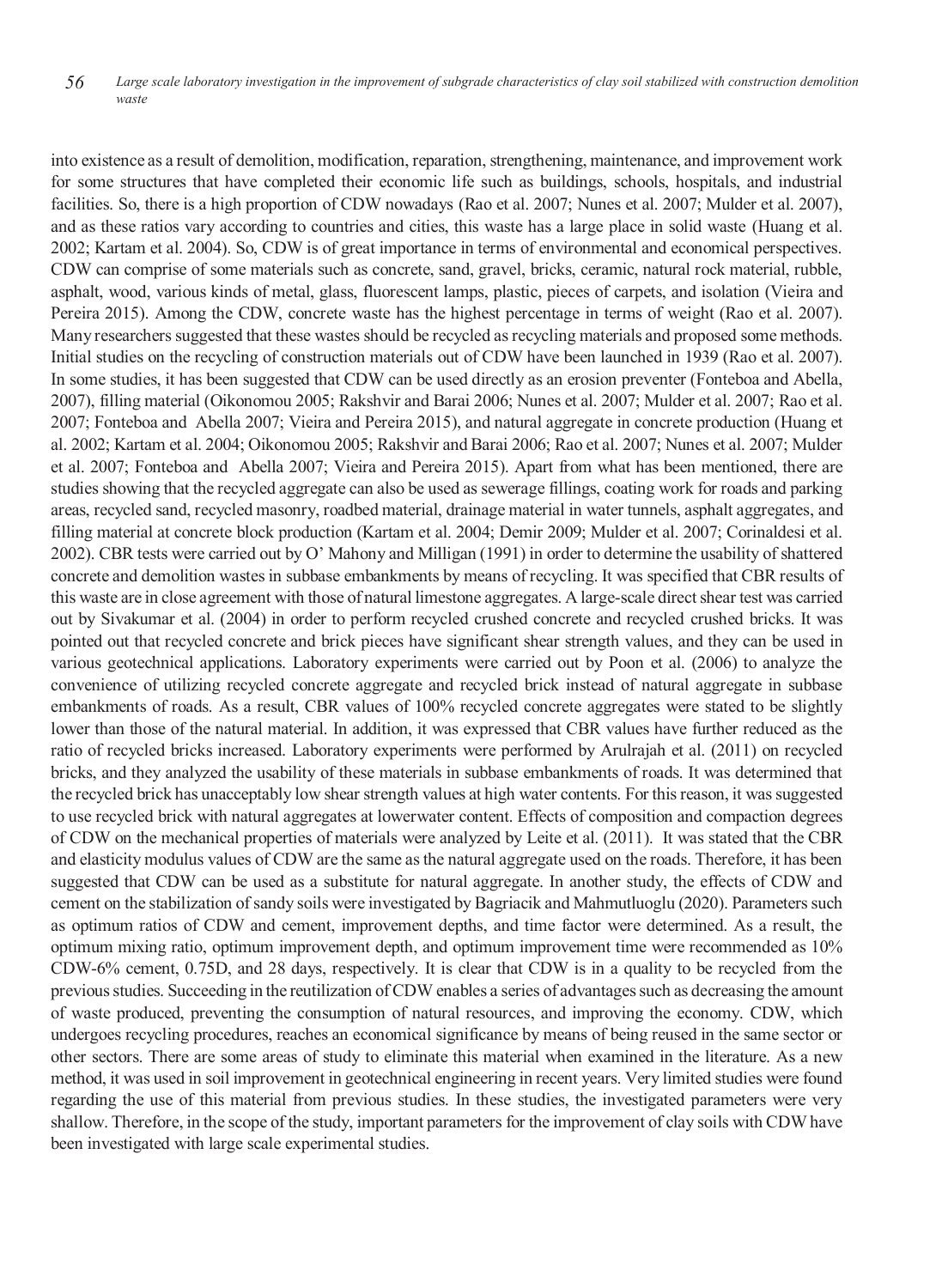# **MATERIAL AND METHOD**

# **Material**

The clay soil (CS) samples used in the experiments were obtained from Adana, Turkey. CDW has been collected from the ruins of structure that has been demolished within the scope of an urban renewal work in Adana Province. The coordinates of the CS and CDW used in the experiments were shown in Table 1. A series of tests were performed in the laboratory in order to specify index properties of the CS and CDW. Liquid limit, plastic limit, and plasticity index of the soil have been obtained to be approximately 42%, 24%, and 18% (ASTM D4318), respectively. The activity value and specific gravity of the CS were found as 0.83 and 27 kN/m<sup>3</sup> (ASTM D854), respectively. Optimum water content and maximum dry weight of the CS via compaction tests were found to be 18.10% and 17.40 kN/m<sup>3</sup> (ASTM D698), respectively. CS was determined as clay with low plasticity (CL) in accordance with the standard ASTM D2487. The soil was found not to be dispersive according to the results of the conducted dispersion test, which was based on observation. Calcite, quartz, and clay group minerals such as smectite, kaolinite, and vermiculite were detected in consequence of a detailed analysis of the clay. The CDW was pulverized into a granulated dust state by means of using special equipment. The pulverized samples were sieved from a 2 mm diameter sieve, and the amount of CDW passed under the sieve was prepared for the experiments. The specific gravity of the CDW was found as 27.3 kN/m<sup>3</sup> (ASTM D854). Sieve analysis tests (ASTM D6913-04) were conducted on both samples, and the results are presented as gradation curves in Figure 1. XRF (Minipal 4) analyses were carried out to determine the chemical compositions of both samples of which the results can be seen in Table 2.

|  |  | Table 1. Coordinate of the place where samples are provided. |
|--|--|--------------------------------------------------------------|
|--|--|--------------------------------------------------------------|

| <b>Material</b> | Latitude | Longitude |  |  |  |
|-----------------|----------|-----------|--|--|--|
| <b>CDW</b>      | 37.0489  | 35.3015   |  |  |  |
|                 | 36.7383  | 35.5835   |  |  |  |

| Component   CaO   SiO <sub>2</sub>   Al <sub>2</sub> O <sub>3</sub>   Fe <sub>2</sub> O <sub>3</sub>   MgO   Na <sub>2</sub> O   SO <sub>3</sub>   K <sub>2</sub> O   Ti <sub>2</sub> O <sub>2</sub>   TiO <sub>2</sub>   P <sub>2</sub> O <sub>5</sub>   MnO   LL |  |                   |                                 |     |     |                          |     |           |     |                      |  |
|--------------------------------------------------------------------------------------------------------------------------------------------------------------------------------------------------------------------------------------------------------------------|--|-------------------|---------------------------------|-----|-----|--------------------------|-----|-----------|-----|----------------------|--|
| <b>CS</b>                                                                                                                                                                                                                                                          |  |                   | $3.2$   50.6   18.4   8.7   6.1 |     | 2.5 | $\overline{\phantom{a}}$ | 3.1 | $\sim$    |     | $1.65$ 0.65 3.1 3.15 |  |
| <b>CDW</b>                                                                                                                                                                                                                                                         |  | 58.4   19.2   8.7 | 5.6                             | 4.3 | 1.2 | 1.1                      |     | $0.8$ 0.4 | 0.3 |                      |  |

**Table 2.** Chemical compositions of CS and CDW.

The necessary values of optimum water content to be utilized in the experiments for each mixture ratio were determined with proctor compaction tests (ASTM D698). The maximum dry unit weights (MDD) and the optimum water content (OWC) can be seen in Figure 2.

It was observed that the amount of water required for compression increased with the increase of the CDW ratio in the mixture. The necessary values of optimum water content to be utilized in the experiments for each mixture ratio were determined with proctor compaction tests (ASTM D698). The maximum dry unit weights (MDD) and the optimum water content (OWC) can be seen in Figure 2. It was observed that the amount of water required for compression increased with the increase of the CDW ratio in the mixture. It has been suggested that the reason for the increase in the amount of water required for the increased mixing ratio may be due to the high water absorption capacity of CDW. In addition, it was determined that the highest MDD value occurred at 14-percent mixing ratio.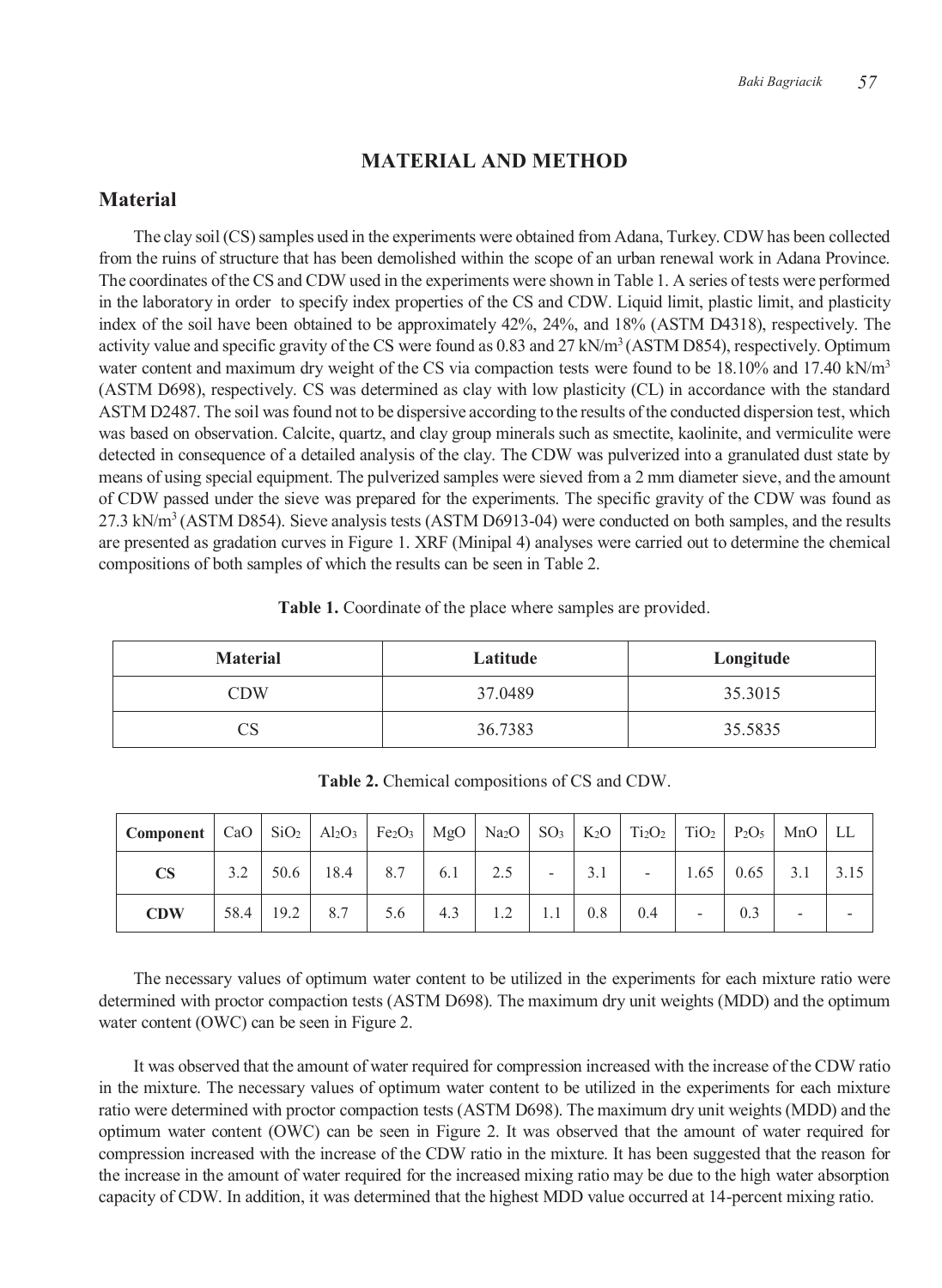

**Particle Size (mm) Figure 1.** Gradation curves for CS and GMW.



Figure 2. The optimum values of OWC and MDD for CDW ratios (OWC:%, MDD: kN/m<sup>3</sup>).

### **METHOD**

CS and CDW obtained from the coordinates indicated in Table 2 were separated into smaller pieces. The CS and CDW were dried in an oven for a 24-hour period at a temperature of  $105 \pm 5^0$ C and were granulated by a grinding machine. The optimum water content for different CDW ratios was found by compaction test. CS and CDW were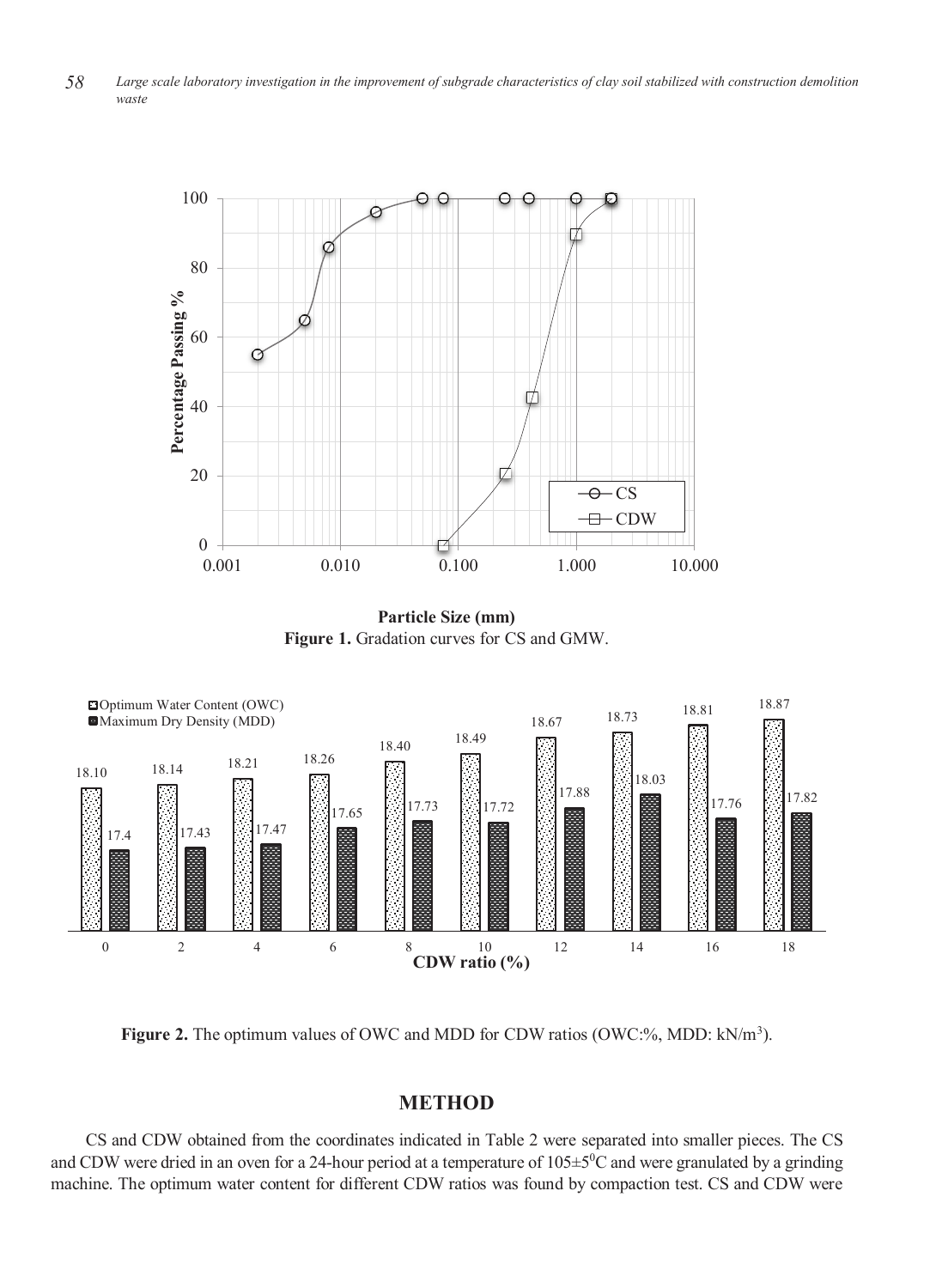prepared at optimum water content. The samples were kneaded until a homogenous water distribution was formed and were kept in the curing room for 24 hours to prevent moisture loss. At this stage, samples were prepared for large-scale experiments. A circular test box and model footing with internal dimensions of 600mm x 600mm and 100mm x 10mm (diameter x height) were used in the experiments (Figures 3-4). The test box is made of 10mm thick steel profiles, and vertical steel profiles are mounted in the middle of the test box in order to increase the rigidity. The strain gauges were placed into the model test box's edges in order to control the occurrence of the boundary effect. During the loading of the foundation, it was observed that the values on the strain gauges were equal to zero. The soil was poured into the test box, and it was compressed with a specially prepared rammer under a constant standard energy (Dash et al. 2003). The weight of the rammer is 2 kg. The fall height was kept at 20 cm. Compaction was dropped approximately 80 times from a height of 20 cm for a fixed thickness layer. The fillings were placed in 2.5 cm layers in order to control the test conditions, and the required controls were made in each layer. A geogrid (square span geogrid with strengths of 22-48 kN/m for the 2-5% elongation and spans of 31 mm) was placed at the interface of samples to enable separation. The measuring system was placed in the device after the soil sample is placed in the test box. The measuring system consists of two vertical displacement transducers, six strain gauges, and a load cell. The initial values of the measurement systems were reset. Finally, necessary controls were made to ensure the uniformity of the system and the load to be applied. The load was applied vertically and statically to the model footing center. The loading rate was kept constant during the experiment. Each experiment performed was waited until the bearing capacity was reached. During the experiments, the displacement, strain gauges, and load values were transferred to the data logger. The obtained displacement, strain gauges, and load values were converted into numerical values by means of the DS7 program on the computer. At the end of each experiment, the load and settlement curves were drawn, and the bearing capacity was determined. In addition, vertical stresses in the soil were measured.



**Figure 3.** Experimental Setup.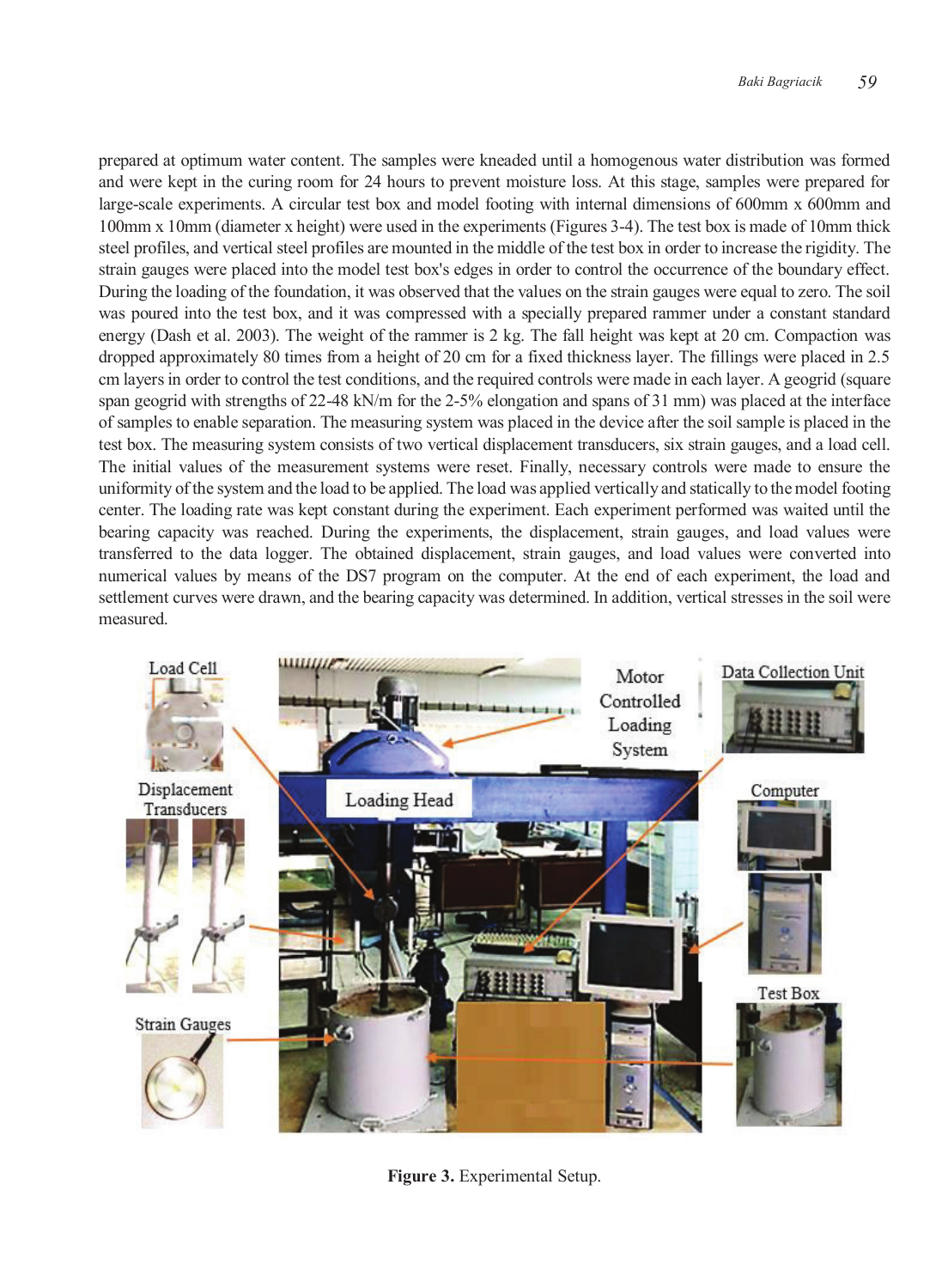*60 Large scale laboratory investigation in the improvement of subgrade characteristics of clay soil stabilized with construction demolition waste*



(1-Loading Frame, 2-Motor Controlled Loading System, 3- Load Cell, 4- Loading Head, 5-Displacement Transducers, 6- Model Footing, 7- Improved soil with CDW, 8- Clayey soil, 9-Test Box, 10-Computer, 11-Data Collection unit, 12- Geogrid, 13-Strain Gauges)

#### **Figure 4. Experimental Setup (a: plan, b: section).**

#### **RESULTS AND DISCUSSIONS**

For all experiments, the load capacity-settlement ratio graphs of the circular footing were obtained, and the failure loads were determined by using these graphs. Settlement ratio values (s/D) in the graphs were obtained by dividing the settlement of footing (s) by the diameter of footing (D) to a dimensionless value. The bearing capacity value is selected as the peak value of the load in the load-settlement curve. In order to express the increases in the bearing capacity of the system by the stabilized filling additive, the BCR value of the Bearing Capacity Ratio (Binquet et al. 1975) was calculated with the following formula. The findings obtained from the experimental study on the improvement of soils with construction demolishing waste are presented below.

$$
BCR: q_r/q_0 \text{ (BCR: bearing capacity ratio, } q_r \text{ : reinforced soil, } q_0 \text{ : unreinforced soil)}
$$
 (1)

#### **Effect of Different Cdw Ratios on Bcr And Stress Distribution**

Large-scale laboratory experiments were carried out to determine the effect of CDW added to clay soil in different proportions on bearing capacity. CDW rate compatible with the literature was chosen as 2–18%. Loaddisplacement values, BCR values, and stress variations at 2D depth due to the foundation for different CDW ratios were shown in Figures 5-6. From the results, it was observed that the BCR values increased in each CDW ratio up to a certain displacement, and then the BCR values remained constant due to the increasing displacement. The BCR values of the clay soil with the addition of CDW at different rates increased by 1.07, 1.29, 1.47, 1.84, 2.26, 2.31, 2.41,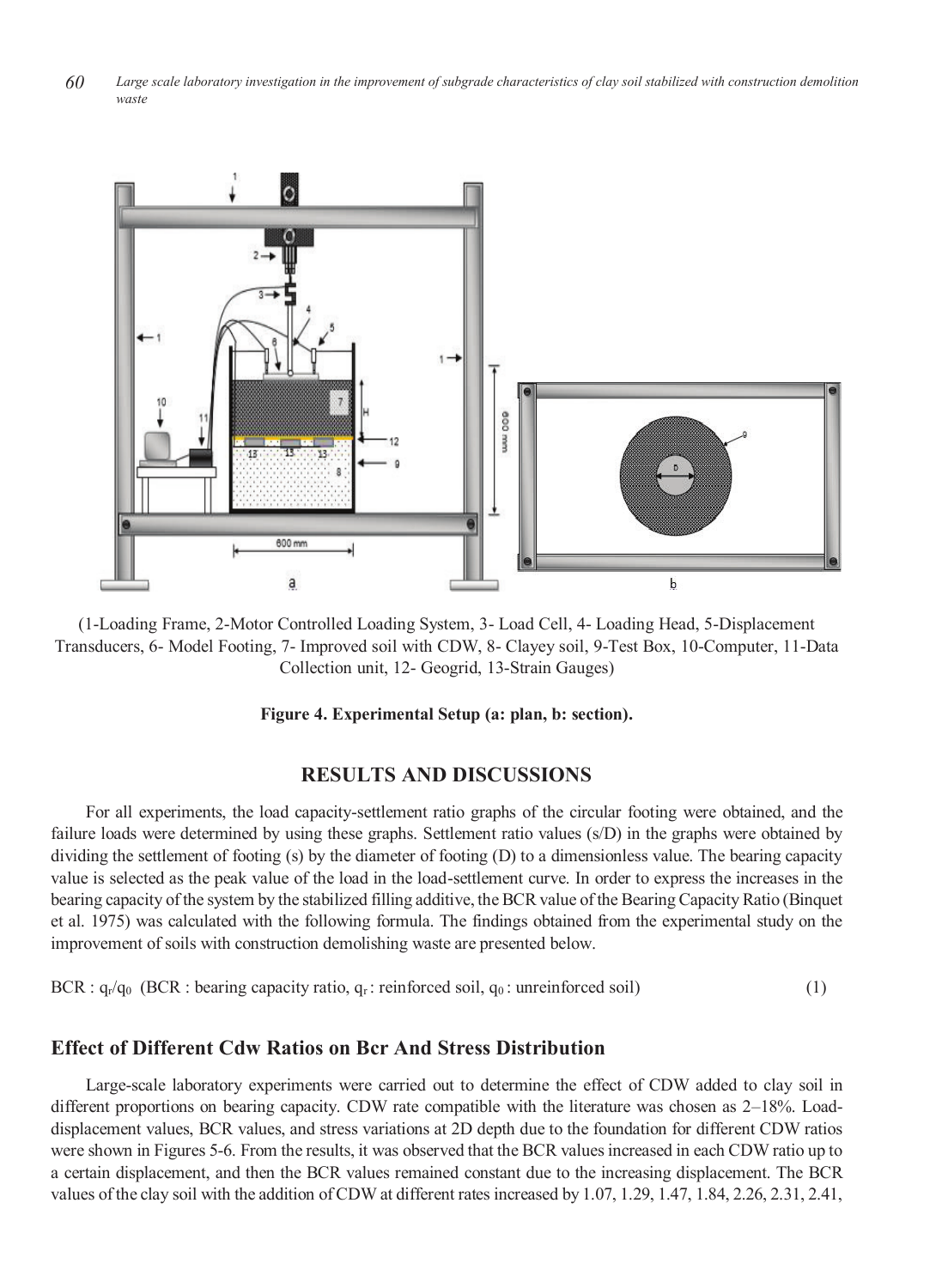2.42, and 2.42, respectively. It was observed that the BCR value remained constant after 14% CDW. The ratio of 14% CDW addition was decided to be satisfactory in such soil improvement work. In addition to not being able to provide any further improvement in soil at CDW ratios more than 14%, the outcome that waste utilization is not carried out optimally would be taken into consideration. The vertical stress applied to the foundation decreased by 84% at the 2D depth of the clay soil. With the addition of CDW at different rates to the clay soil, this decrease is 90%, 91%, 92%, 92%, 93%, 95%, 98%, 98%, and 99%, respectively. The additional stresses decreased further with a horizontal distance from the center of the foundation at the same depth. Its effect was measured to disappear by 100% at the horizontal 3D distance from the foundation center. It has been observed that the CDW additive not only increases the bearing strength of the clay soil, but also reduces the additional stresses significantly. The addition of CDW prevented the vertical load due to the foundation from being transmitted to deeper depths by damping more than the clay soil. On the other hand, it was observed that this decrease remained constant after the 14% CDW addition. Therefore, it is predicted that 14% CDW addition is sufficient in terms of damping the stresses at depth.



**Figure 5.**  $q_u$  - s/D- BCR values for different CDW ratios (UR: Unreinforced Clay).



**Figure 6.** Stress Distribution for different CDW ratios (UR: Unreinforced Clay).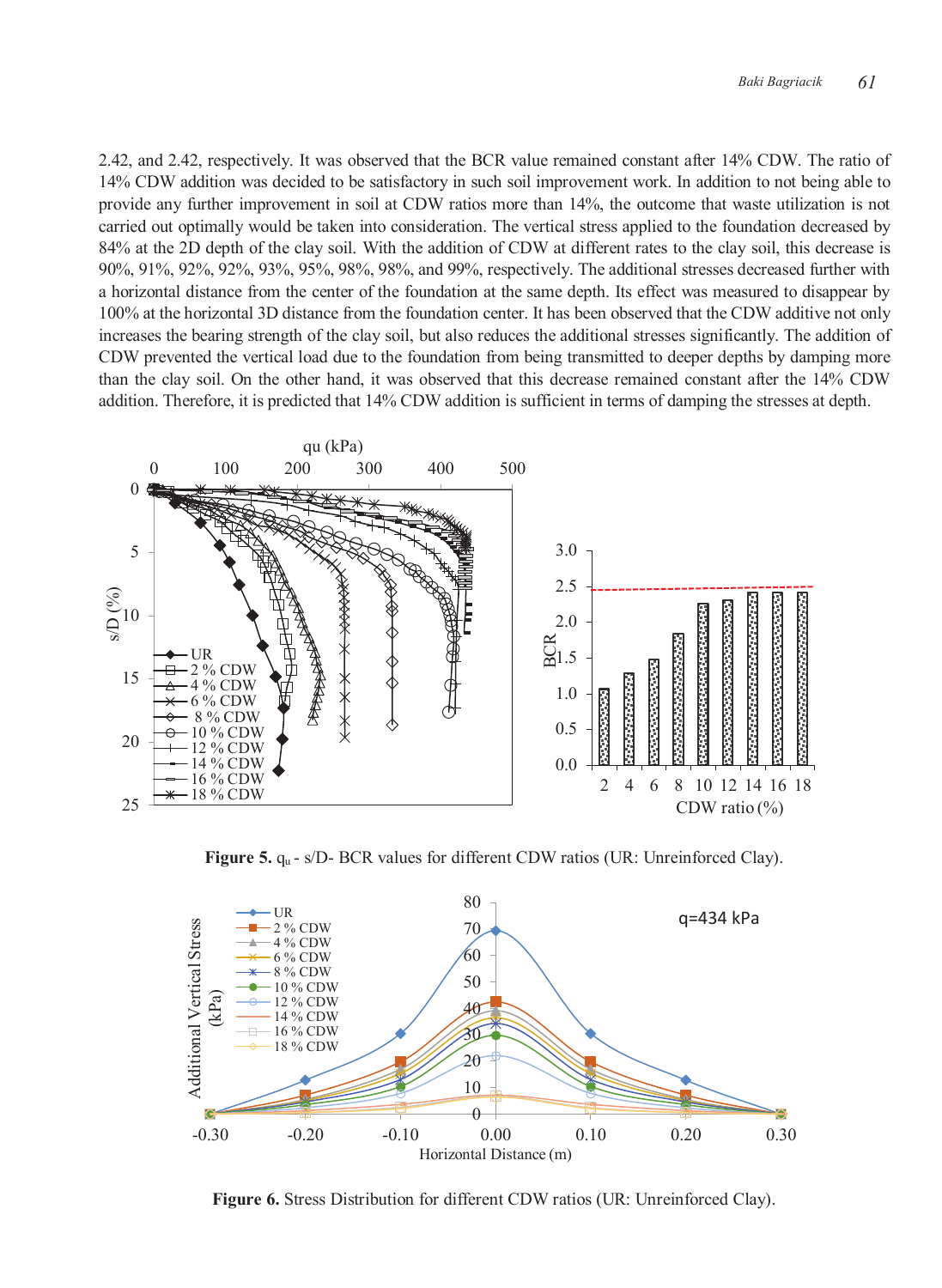*62 Large scale laboratory investigation in the improvement of subgrade characteristics of clay soil stabilized with construction demolition waste*

#### **Effect of Improvement Depths on Bcr and Stress Distribution**

Large scale experiments were implemented on the mixtures prepared at various CDW ratios of materials for different improvement depths with the objective to determine the effect of improvement depth. Load-displacement values, BCR values, and stress variations at 2D depth due to the foundation for different improvement depth (H / D) were shown in Figures 7-8. It was determined that the lowest bearing capacity (qu = 180.53 kPa) (Bagriacik and Guner, 2020) was reached when the model test box was completely (UR) filled with clay soil. The highest bearing capacity (qu = 435.00 kPa) was reached when the model test box was completely  $(H/D=6.0)$  filled with clay soil prepared at the optimum CDW ratio. It was observed that as the improvement depth of the clay soil prepared in optimum CDW ratio increased, the bearing strength of the clay soil increased up to 434 kPa values. BCRs increased by 1.12, 1.29, 1.74, 2.02, 2.28, 2.40, 2.40, and 2.40 times for different improvement depths  $(H / D = 0.25{\text -}2.00)$ . Significant improvements occurred up to a H  $/D=1.5$ , and it was seen that improvement remained constant after that depth. In relation to the obtained result, the optimum H/D value was selected as 1.50. According to the results obtained for different H/D, it was determined that it is sufficient to improve a certain depth  $(H/D = 1.5)$  instead of improving the entire soil in the field. It was observed that 84% of the applied vertical load was absorbed in 2D depth if the model test box was completely filled with clay soil. Depending on the increasing improvement depth, it was observed that the applied vertical load was absorbed in 2D depth by 91%, 92%, 93%, 95%, 96%, 98%, 98%, and 99%, respectively. It was determined that the highest damping occurred at  $H/D = 1.5$  and remained constant after this depth. Therefore, it is predicted that it would be appropriate to choose  $H / D = 1.5$  as the improvement depth. Similarly, it has been observed that there are similar rates of damping at 2D depth as you move away from the foundation center. It has also been determined that the stress value is completely damped from a 3D horizontal distance from the foundation center. It is thought that improving the soil at greater depths would be disadvantageous, as it would unnecessarily increase both cost and waste usage.



**Figure 7.**  $q_u$  - s/D - BCR values for different Improvement Depth (H/D).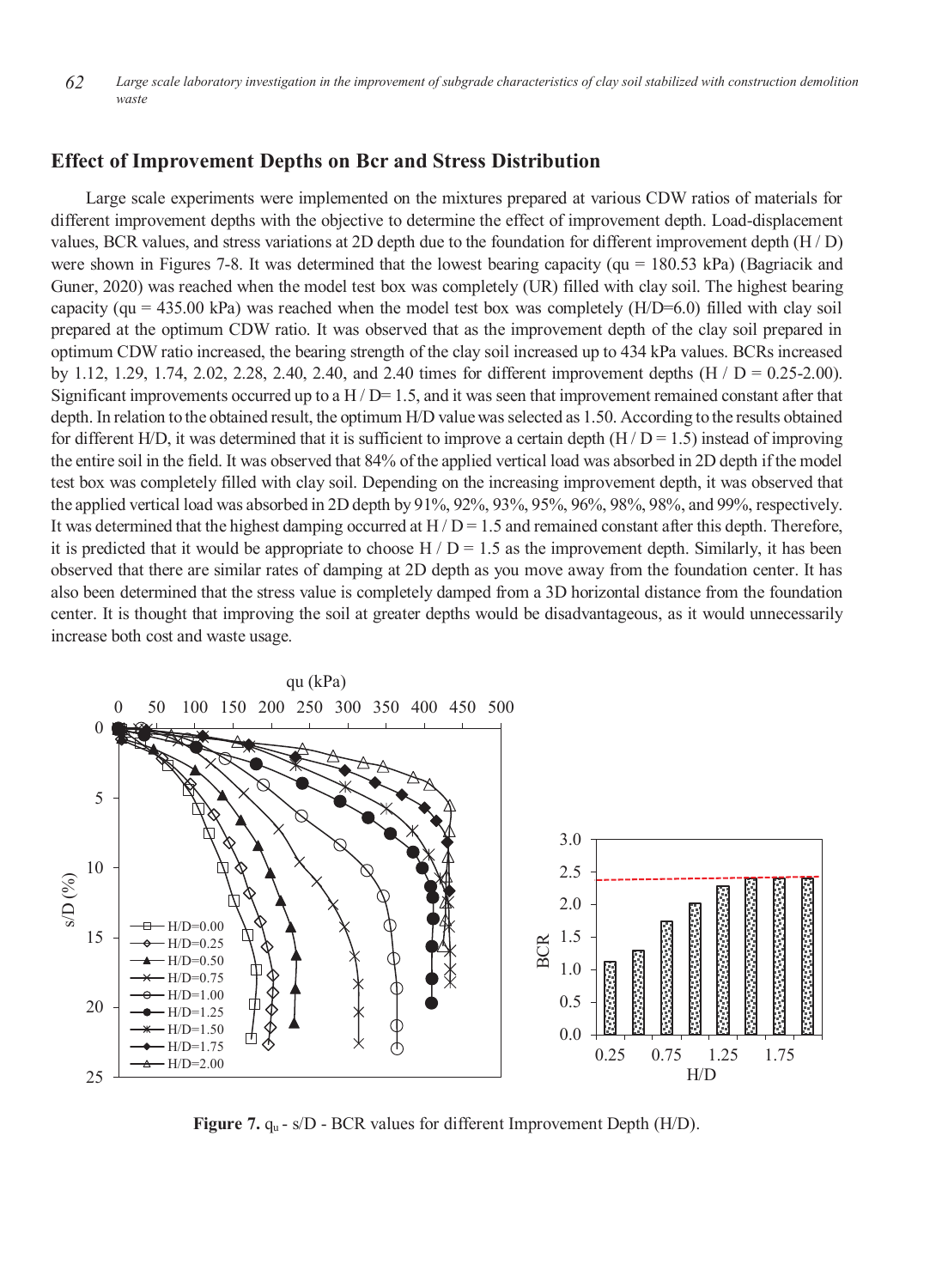

**Figure 8.** Stress Distribution for different Improvement Depth (H/D).

#### **Effect of Curing Time on Bcr and Stress Distribution**

In order to investigate the effect of curing time, a series of experiments were carried out on clay soil prepared from the optimum CDW ratio. In the experiments, the cure period was preferred for 1 day, 7 days, 14 days, and 28 days in accordance with the literature. Load-displacement values, BCR values, and stress variations at 2D depth due to the foundation for different curing time were shown in Figures 9-10. It was observed that as the curing time increases, the bearing power increases from 434 kPa to 586 kPa on the clay soil prepared with the optimum ratio of CDW. It was observed that the highest BCR value was reached after 14 days. After 14 days, the BCR value remained constant. When Calcium Oxide (CaO), which has high ratio in the mixture, was mixed with optimum water, a chemical reaction occurred, and the bonding of the clay floor increased. The BCR of the clay soil increased with the increase in binding. After 14 days, the BCR reached its highest value. After 14 days, the BCR remained stable. The reason the BCR remained stable is because the hydration of Calcium Oxide ended in 14 days. For this reason, it is recommended to wait at least 14 days for superstructure works after the soil improvement works with CDW are completed. At the end of the 1st, 7th, 14th, and 28th days, the stresses in the 2D depth soil were damped at approximately 98%, 99%, 100%, and 100%, respectively. It was observed that the additional vertical stresses applied to the soil due to the foundation were completely absorbed after 14 days. It is understood from the stress values that at least 14 days is required for the completion of hydration in soil improvements with CDW.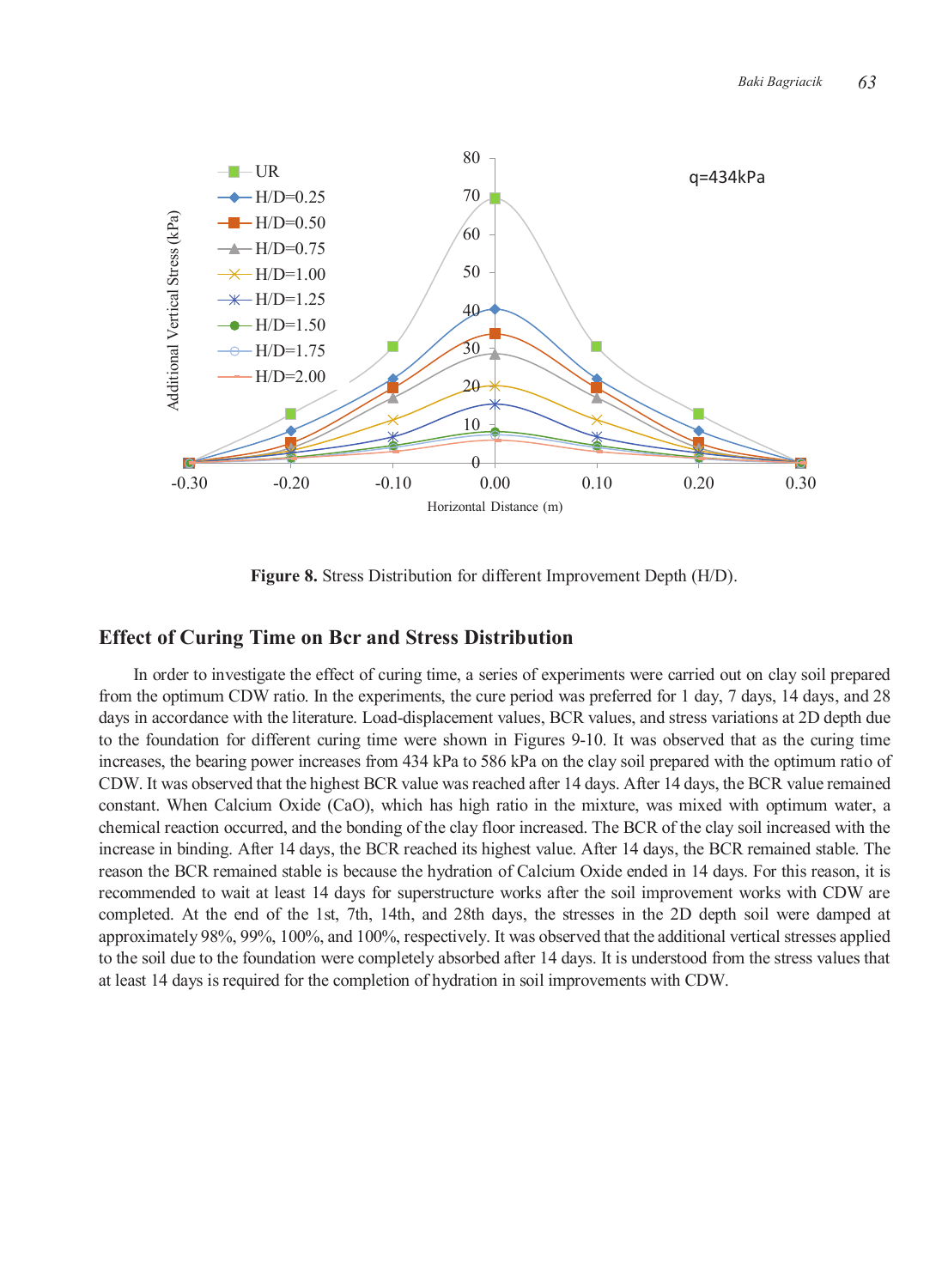*64 Large scale laboratory investigation in the improvement of subgrade characteristics of clay soil stabilized with construction demolition waste*



Figure 9. q<sub>u</sub> - s/D - BCR values for different Curing Time.



**Figure 10.** Stress Distribution for different Curing Time.

#### **EVALUATION OF MICROSTRUCTURE ANALYSIS**

The composition of the chemical element and the description of the micro structured surface of only clay, only CDW, and clay soil with stabilization of CDW were observed by using Scanning Electron Microscope (SEM). Furthermore, the microstructure surface image of the SEM test result is shown in Figure 11. The SEM/EDS test shows that the chemical content of clay was dominated by the elements of 50.60 % SiO2, 18.40% Al2O3, 8.70% Fe2O, and 3.20% CaO, the chemical content of CDW was dominated by the elements of 58.40 % CaO, 19.20% SiO2, 8.70% Al2O3 and 5.60% Fe2O3 and the chemical content of Clay-CDW mixture was dominated by the elements of  $39.90\%$  SiO<sub>2</sub>,  $34.00\%$  CaO,  $10.30\%$  Al<sub>2</sub>O<sub>3</sub> and 7.70% Fe<sub>2</sub>. Moreover, it is seen that the microstructure of the soil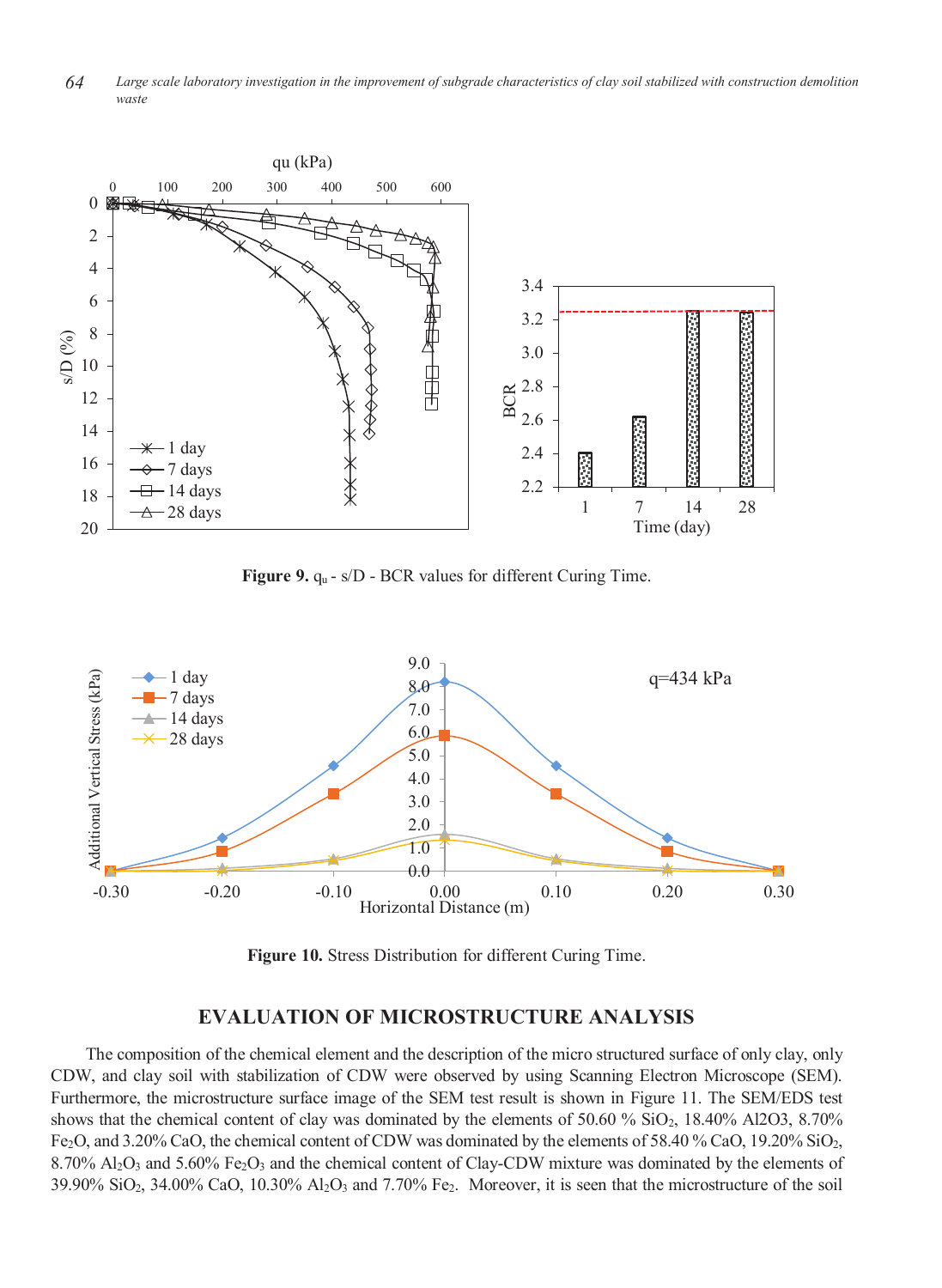becomes denser and more compact at Clay-CDW mixture. The CaO is also a component of the lime material, which improves the binder properties of the clay and shows time-dependent hardening. In addition,  $SiO<sub>2</sub>$  is the main constituent element in the formation of pozzolanic cement that has the behavior of binding other minerals in clay, so that it becomes harder within a certain period of time. It was determined that the results of the strength tests of the Clay-CDW mixture were very good over time due to the good binding properties of the two components in the mixture. SEM displays an image by firing a high-energy electron beam of 1-20 keV. As can be seen from Figure 11, it is seen that it makes the mixture even more porous and rigid due to the CaO and  $SiO<sub>2</sub>$  minerals present in the Clay-CDW mixture made from SEM test.



Figure 11. The scanning electron microscopy with energy dispersive spectroscopy.

# **CONCLUSIONS**

Old buildings are demolished, and more robust buildings are built instead due to the increasing earthquakes in recent years. During the demolition of old buildings, large amounts of construction debris are generated. These wastes take up more space in the storage areas. Alternative methods are required for both the evacuation of landfills and the reuse of these wastes. In this study, the usability of CDW in soil improvement as an alternative method was investigated. The results obtained are listed below.

- After a series of large-scale laboratory experiments, it was determined that 14% CDW addition was sufficient while improving clay soils. It was observed that when  $14\%$  CDW was used in the improvement, the BCR increased approximately 2.41 times. In addition, the highest rate of absorption of the stresses in the soil along the vertical and horizontal plane occurred after the addition of 14% CDW. It is not recommended to add more CDW, because it has no extra effect on improving the soil, and the resources are not economically used. There are also studies on the use of different waste materials in the literature. For different wastes used (bottom ash; cement, rice hush ash, and calcium carbide; cement addition along with rubber fibers; alum sludge; sludge ash, drinking water treatment sludge, glass manufacturing waste, etc.), optimum amounts are specified. These amounts are, respectively, 30% (Güllü 2014), 15% (Liu et al. 2019), 7.5% (Yadav 2019), 8% (Shah et al. 2020), 7% (Ayininuola and Ayodeji 2016), 10% (Bagriacik and Guner, 2020), and 25% (Mahmutluoglu and Bagriacik 2020).
- The highest BCR was measured at the improvement depth (H/D) 1.5. After this depth, the BCRs remained constant. Also, the highest stress damping of BCR in clay soil occurred at this depth (approximately 98%). Therefore, considering the improvements in BCR and economy, it was suggested that the optimum value should be 1.5 within the improvement depths (H/D) investigated. Similarly, there are several studies in the literature to investigate the optimum improvement depth for different wastes. These wastes are drinking water treatment sludge and glass manufacturing waste. Improvement depths in these wastes were determined as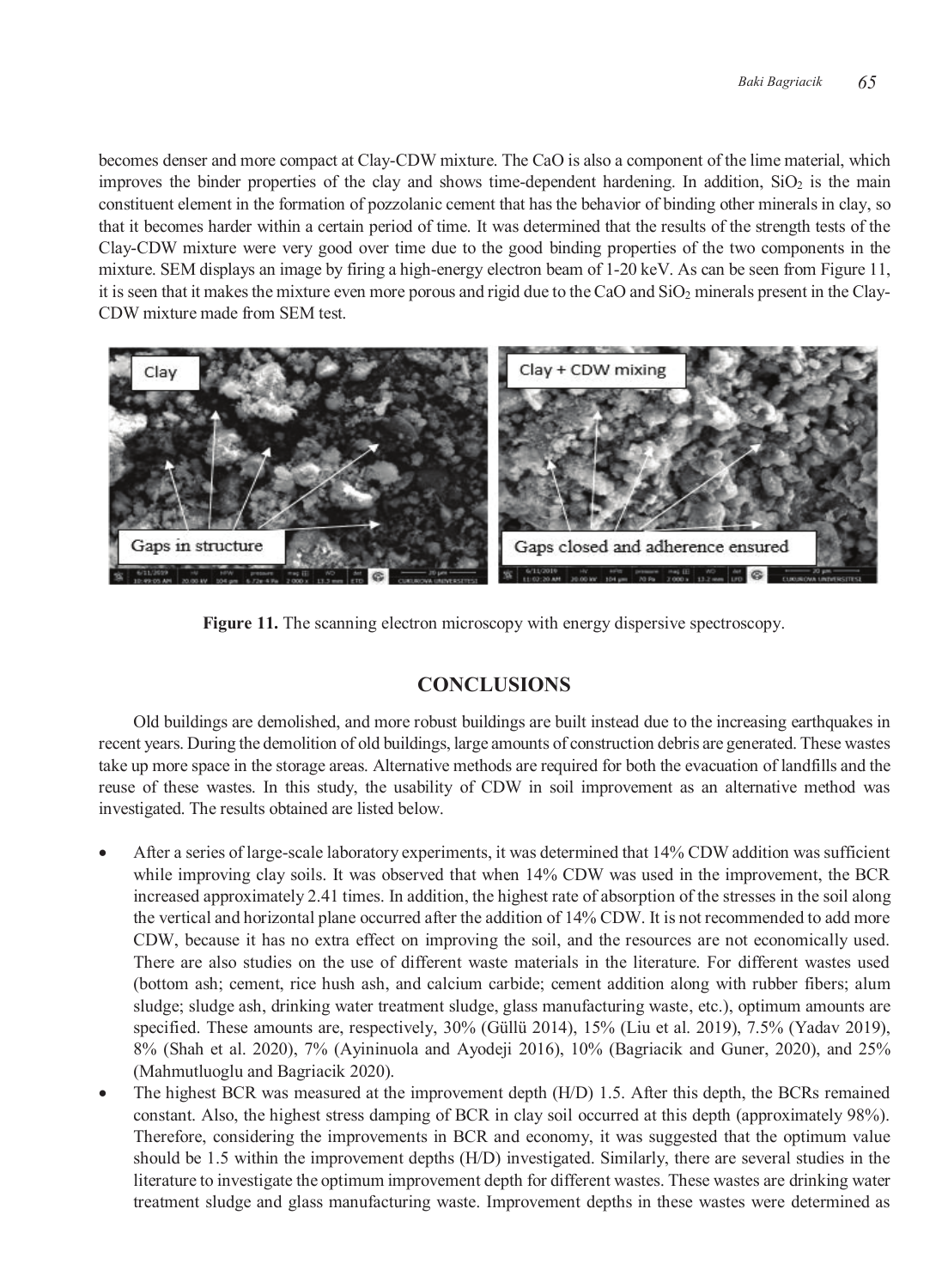*66 Large scale laboratory investigation in the improvement of subgrade characteristics of clay soil stabilized with construction demolition waste*

2.25 (Bagriacik and Guner, 2020) and 1.75 (Mahmutluoglu and Bagriacik, 2020), respectively. CDW is thought to provide a more effective recovery on such clay soils than other wastes.

- After completing the ground improvement with CDW, it was suggested to start the superstructure construction at least 14 days later. In a similar study in the literature using glass manufacturing waste instead of CDW, at least 7 days were suggested as the optimum day. If there is a time limitation in the field application, using glass manufacturing waste instead of CDW was considered to be a more effective approach.
- From the SEM images, it was observed that there were free grains and voids on the clay floor. After mixing with CDW, it was observed that these gaps were closed, and a more rigid structure was obtained. The formation of this rigid structure is thought to be due to the binding property of CaO. The images obtained from SEM results support the results of large-scale experiments.
- There are many advantages of using CDW in ground improvement. One of them is that, instead of using traditional additives in improvement, an economical solution was produced by using CDW. Another is that the high percentage of CDW in landfills was destroyed without harming the environment. This study showed that CDW can be used effectively in soil improvement as an alternative method.

# **REFERENCES**

- **Arulrajah, A., Piratheepan, J., Aatheesan, T. & Bo, M.W. 2011.** Geotechnical properties of recycled crushed brick in pavement applications. J Mater Civ Eng. 23(10): 1444-1452.
- **ASTM D4318** Standard Test methods for liquid limit, plastic limit, and plasticity ındex of soils.
- **ASTM D698** Standard test methods for laboratory compaction characteristics of soil using standard effort.
- **ASTM D854** Standard test methods for specific gravity of soil solids by water pycnometer.
- **ASTM D2487** Standard practice for classification of soils for engineering purposes.
- **ASTM-6913-04 AD** Standard test methods for particle-size distribution (Gradation) of Soils

using sieve analysis.

- **Ayininuola, G. & Ayodeji, I. 2016.** Influence of sludge ash on soil shear strength. Journal of Civil Engineering Research. 6(3): 72-77.
- **Bagriacik, B. & Mahmutluoglu, B.A. 2020.** A new experimental approach to the improvement of sandy soils with construction demolition waste and cement. Arab J Geosci.; 13: 539.
- **Bagriacik, B. & Guner, E.D. 2020.** An Experimental investigation of reinforcement thickness of improved clay soil with drinking water treatment sludge as an additive. KSCE J Civ Eng. 24: 3619-3627.
- **Binquet, J. & Lee, K.L. 1975.** Bearing capacity tests on reinforced earth slabs ASCE. Journal of Geotechnical Engineering Division, 101(12): 1241-1255.
- **Corinaldesi, V., Giuggiolini, M. & Moriconi, G. 2002.** Use of rubble from building demolition in mortars. Waste Management. 22: 893-899.
- **Dash, S.K., Sireesh, S. & Sitharam, T.G. 2003.** Model studies on circular footing supported on geocell reinforced sand underlain by soft clay. Geotext. and Geomembranes. 21:197-219.
- **Fonteboa, B.G. & Abella, F.M. 2007.** Concretes with aggregates from demolition waste and silica fume materials and mechanical properties. Building and Environment. 43: 429-437.
- **Güllü, H. 2014.** Factorial experimental approach for effective dosage rate of stabilizer: Application for finegrained soil treated with bottom ash. Soils and Foundations. 54(3): 462-477.
- **Huang, W.L., Lin, D.H., Chang, N.B. & Lin, K.S. 2002.** Recycling of construction and demolition waste via a mechanical sorting process. Res., Cons. and Recycling. 37: 23-37.